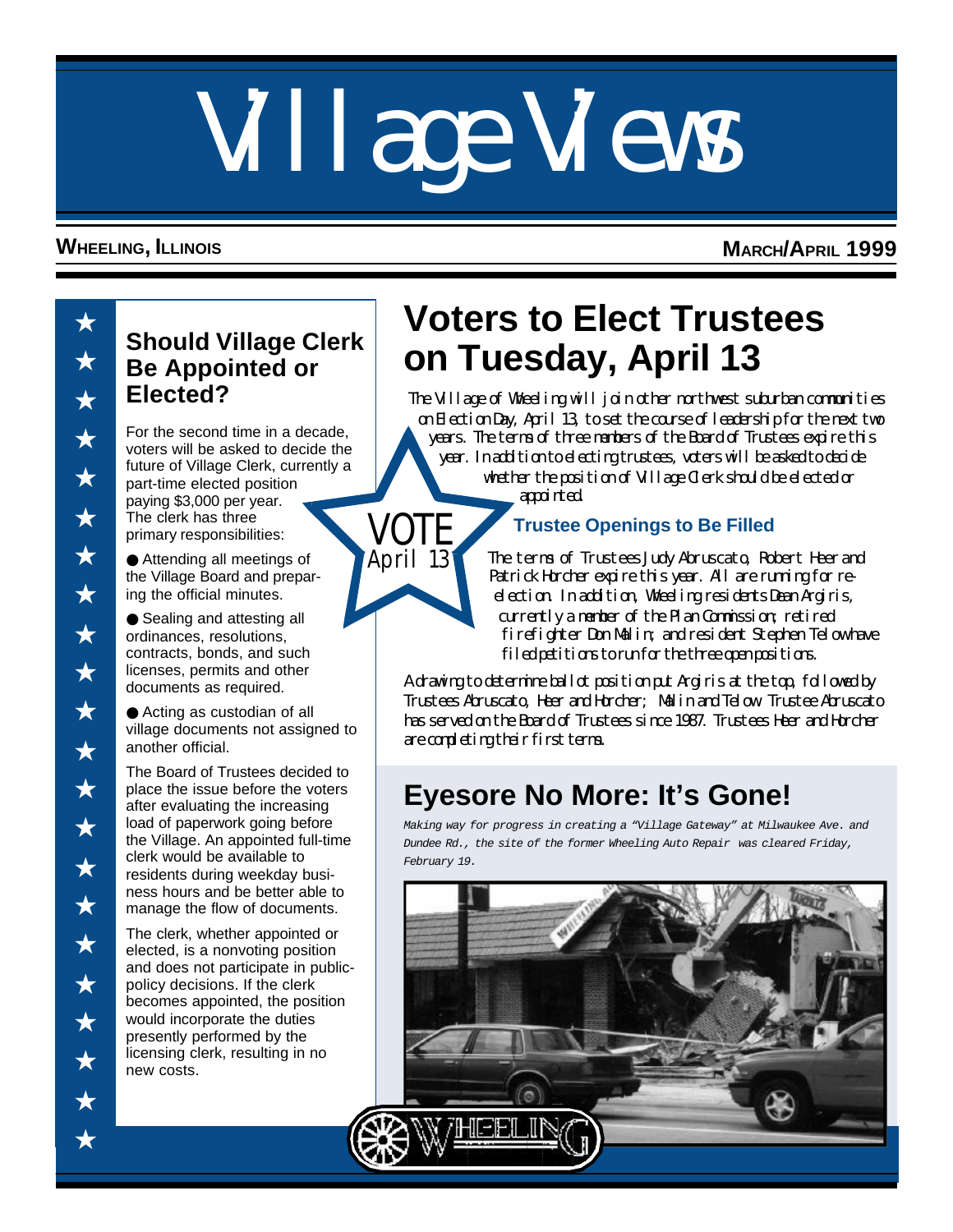#### **MARCH/APRIL 1999**

**Focus**

#### **Village Views PAGE 2**

*"The residential market is so strong that 'any housing development that goes up is sold out.'"*

#### ▲ **Finance Department: Few Complaints, Top Rating for Fiscal Management**

**on** T. he Finance Department has more regular, direct contact with residents and businesses than any other Village activity. The department, headed by Director Robert W. Fialkowski, handles utility billing, revenue collection and business licensing-all activities that residents and businesses may sometimes wish they could do without. And yet very few people complain, and most keep their accounts current with meetings.

> At times, it is the Finance Department's unenviable responsibility to be firm with residents or businesses who fail to pay their bills. Some residents may object, but Fialkowski maintains that the department can't be run like a business. "We have to run it like a government. There's a difference. We have to treat everyone equally, and sometimes we turn people of f who don't pay their bills,"

Fialkowski explains.

While Village government is different from business, some of Fialkowski's responsibilities are much like those of a comporate chief financial officer. The Village does not have shareholders in the same sense that a company does, but it issues bonds and so has to be sensitive to the perceptions of the analysts who set bond ratings.

One rating firm, Fitch IBCA, recently upgraded Wheeling's rating from A to AA. (See story on page 3.) Its glowing report praised the Village for "good spending control"

and a "well-maintained infrastructure." Asked to appraise Wheeling's strengths, Fialkowski cited many of the same things Fitch did: financial stability, strong infrastructure, and economic opportunity. He added "service delivery equal to any town and better than many," and a "large diversity in housing." The residential market is so strong that "any housing development that goes up is sold at," he said.

Fialkowski wishes bond ratings were always based strictly on fiscal strength. If they were, he believes Wheeling's rating would be AAA. However, factors beyond the Village's control many of them highly subjective—may contribute to ratings, he suggests.

The Finance Department's other functions include managing the Village accounting, payroll, investments, liability and health insurance programs, telecommunications systems, computer systems, and purchasing. Two recent priorities have been getting everyone within Village government computer networked and upgrading the Village's Web site.

Fialkowski was attracted to municipal government by the opportunity "to make a difference and do things for the public good." In his 18 years with the Village, capital projects that he has overseen brought Lake Michigan water and elevated tanks to the Village, vast street improvements, community development projects, including the Senior Center, and many other residential and commercial improvements.

The Village's biggest economic development problem, in Fialkowski's view, is that its Cook County connercial/industrial tax structure suffers in comparison with neighboring Lake County. (In Cook County, commercial/industrial property is taxed at twice the residential rate.) According to Fialkowski, property originally zoned industrial has been developed as residential, and other property remains undeveloped because of the tax problem. "It's a problem we can't solve by ourselves," he says.

One of Wheeling's undeniable strengths, its reputation for great restaurants, doesn't weigh so

*Continued on page 3*



#### **Meet Finance Director Robert W. Fialkowski**

Bob joined the Village of Wheeling in 1980 as Assistant to the Village Manager. He became Assistant Village Manager the next year. He later served as Director

of Community Development until assuming his present position as Director of Finance and Administrative Services/Treasurer in 1986.

He's responsible for the preparation and control of Wheeling's \$34 million budget. He also oversees the investment of all funds in a portfolio valued at more than \$55 million.

During his tenure, the Village has consistently received the Distinguished Budget Presentation Award from the Government Finance Officers Association. He is a past treasurer of the Intergovernmental Risk Management Agency.

Before joining the Village staff, Bob served as Deputy Director of the Northwest Municipal Conference in Mt. Prospect. He holds a Masters of Business Administration from Roosevelt University and an undergraduate degree in civil engineering from Northwestern University. Married and the father of 2, he lives in Arlington Heights.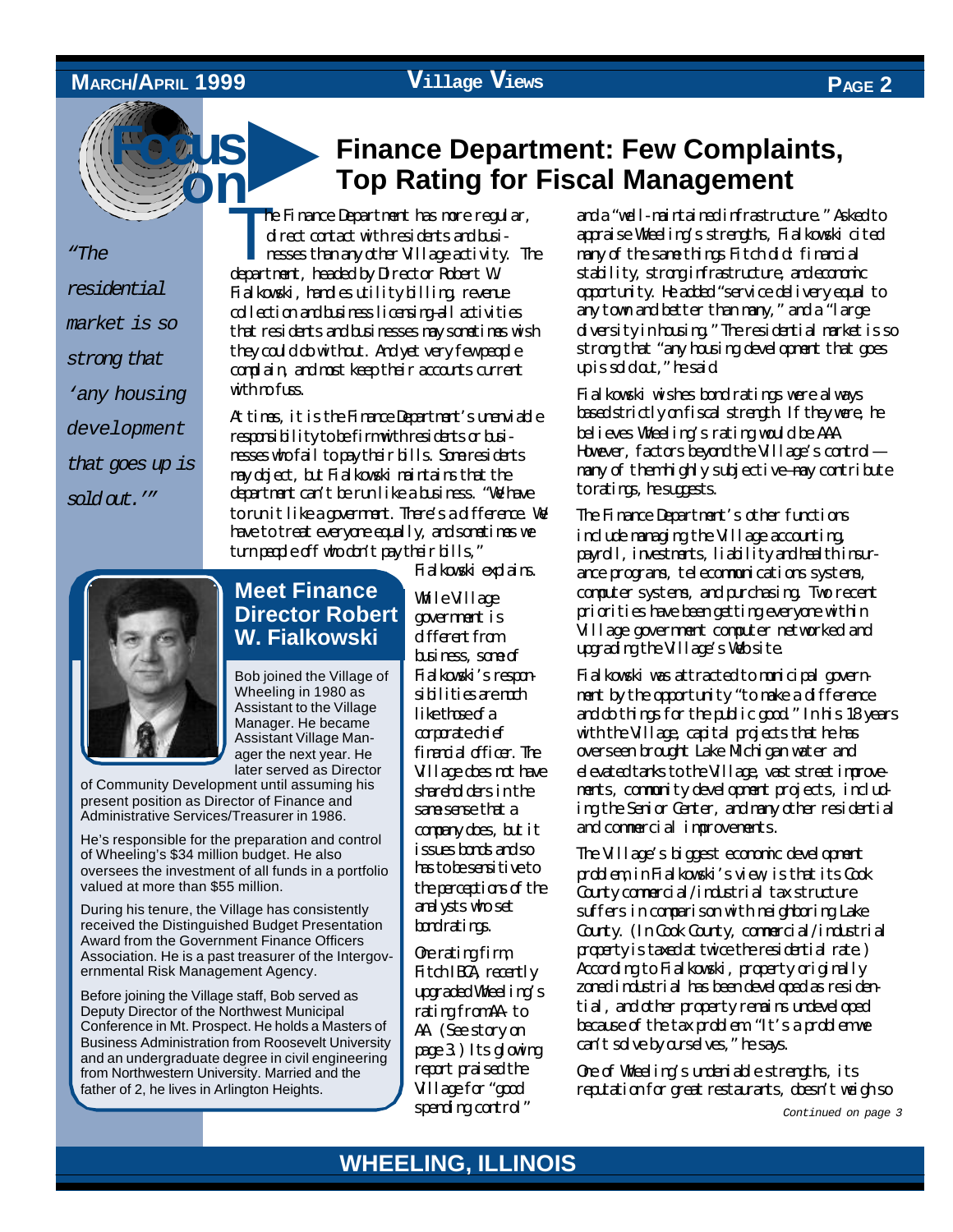### **Milwaukee & Dundee: A Transformed Presence**

The winds of change are blowing across the intersection of Milwaukee Ave. and Dundee Rd., and more than 160 architectural designers from around the world are vying to become part of that change.

That's how many firms have responded so far to the call for entries to create a unique gateway to the Village of Wheeling. Posters for the Wheeling Design Competition have appeared on the bulletin boards of many architectural companies thanks to a mailing from Design Competition Services Inc., of Milwaukee, which specializes in facilitating such competitions and was recruited to handle the logistics.

The call for entries stipulates that successful solutions should serve as a focal point and symbolic entry to the Village. The emphasis is on natural elements. Of particular interest will be the creative ways water features and lighting are integrated into the design proposals. The designs may indurkather

entry fee. The winner will receive a \$10,000 cash prize and the right to negotiate with the Village



*Signs mark the site of Wheeling's future "gateway" intersection.*

materials and formal components."

Each of the competing architects paid a \$90 to develop the design. Entries are due no later than April 19. Jurors will determine the finalists by April 24 with winners announced April 26.

*"Successful solutions should serve as a focal point and symbolic entry to the Village. The emphasis is on natural elements."*

### **Wheeling Bond Rating Gets a Boost**

The Village received an economic shot in the arm from Fitch IBCA. The bond-rating firm upgraded Wheeling's rating on \$13.4 million of outstanding general obligation bonds from AA- to AA.

"It's an affirmation of our financial condition and the things we've done over the past few years, in terms of alternative forms of revenue keeping pace with expenditure," said Finance Director Robert Fialkowski.

#### **Focus on Finance...** *from page 2*

heavily in the estimation of the finance director. "The industrial areas and large retailers produce far more tax revenues than all the restaurants in town," he says. "My idea of economic development  $i$ s a 50,000 square foot industrial building."

Looking ahead, Fialkowski does not see "drastic differences" in the way Wheeling develops. "We see slow, steady development continuing. We hope to find a way to improve areas of unincorporated Cook County adjacent to us that have had the affect of reducing the attractiveness of parts of Wheeling for development," he said.

Fitch pointed to three fundamental factors that led to the upgraded rating: continued economic expansion, improved financial performance and moderate debt levels. Fitch's report also cited strong residential development, an unemployment rate almost half that of the rest of Cook County, and per capita income levels 18 percent higher than the county average and 22 percent higher than the state.

Fitch credited "an expansion in residential investment and attendant commercial business" and Wheeling's "proximity to Chicago and O'Hare International Airport, combined with good transportation links" as Village strengths. It singled out the "doubling of home-rule sales taxes and imposition of a telecommunications tax that shifted the tax burden to nonresidents." Telecommunications and sales tax changes reduced dependence on property taxes — now 42 percent of general revenues, down from 65 percent in 1993.

The improved bond rating means the Village will save money on lower interest rates for bonds issued in the future. The economic stability reflected by the upgraded rating also makes Wheeling more attractive for businesses.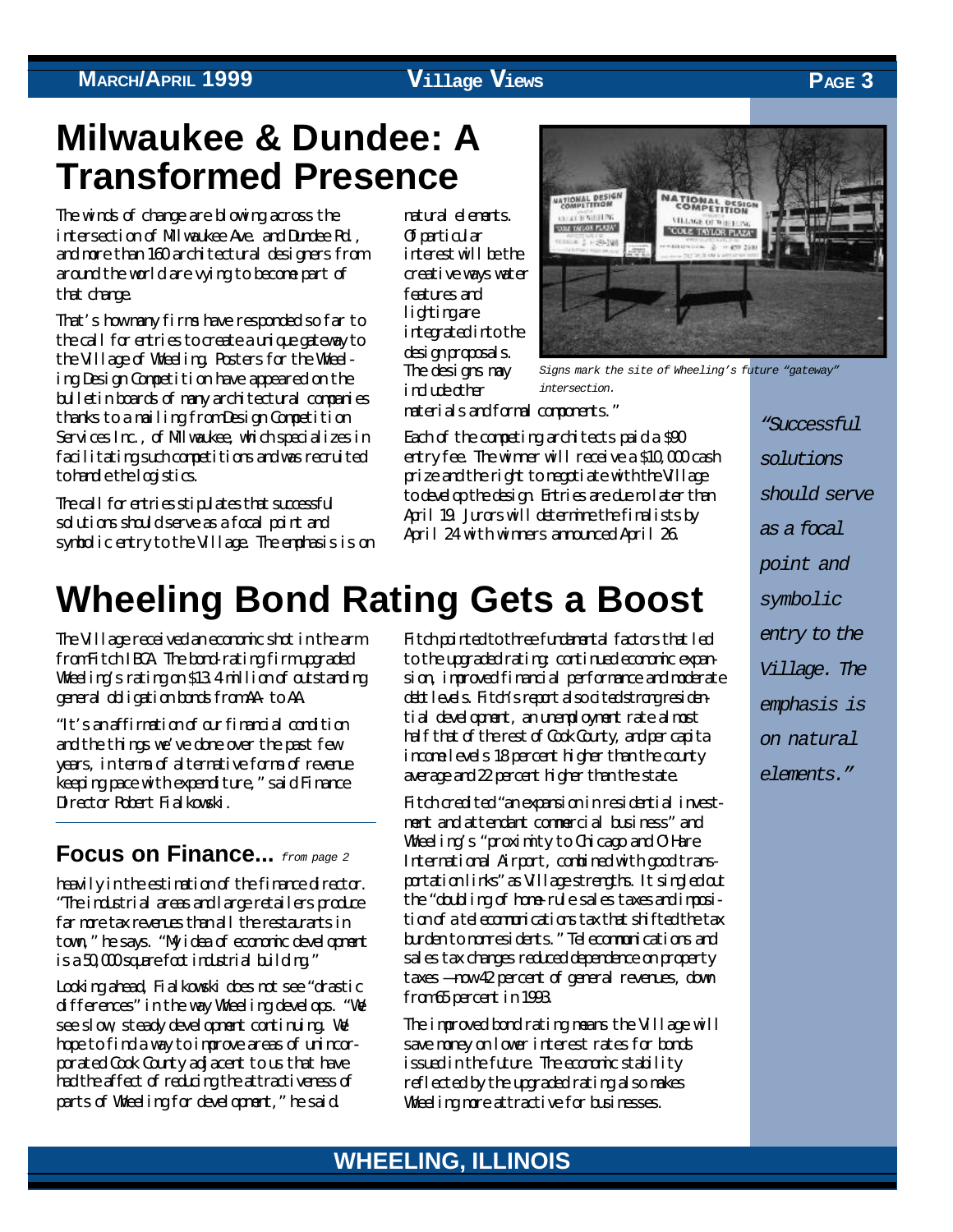*"In 1998,*

*three*

*Wheeling*

*students*

*received*

*scholarships*

*of \$1,000*

*each. . .*

*Funds for the*

*program are*

*provided by*

*private*

*donations."*

### **Wanted: A Few Good Students**

T<sub>p</sub> he Village of Wheeling and Workforce Development Council of Northern Cook County are looking for a few good students as candidates for the council's Community Scholarship Campaign.

The scholarships, awarded on the basis of need and availability of funds, are intended to help the community and private companies provide training for the work force of the future. In 1998, three Wheeling students received scholarships of \$1,000 each.

The scholarships were introduced in 1993 by the Workforce Development Council and the Northwest Municipal Conference. Funds for the program are provided by private donations.

All of the funds are applied to job training and education, with no administrative deductions.

Past scholarships have enabled students to attend such institutions as the University of Illimity Triton College, Southern Illinois University, Northwestern University, Eastern Illinois University and Harper College.

The deadline to apply for the scholarships is April 9, 1999. Applications are available at Wheeling Village Hall, 255 W. Dundee Road.

## **Leak Not, Want Not**

If your water bill seems to be high and getting higher, your plumbing system may be siphoning off water through holes as large as a quarter inch. Even pinholes 1/32nd of an inch in diameter can cost an extra \$18.71 a month for a commodity you didn't even enjoy. Consider the excessive costs of leaks posted below, then look for leaks by:

● Pouring food coloring into the toilet tank. Telltale signs of color in the bowl signal a leak. ● Checking all faucets and replacing worn washers or defective fixtures.

| <b>Size of leak</b> | <b>Wasted water</b> | <b>Your cost</b>                                         |
|---------------------|---------------------|----------------------------------------------------------|
|                     |                     | (55 lbs. pressure) (gals. per month) (\$3.17/1000 gals.) |
| $1/4$ inch          | 337,045             | \$1,068.43                                               |
| $1/8$ inch          | 94,463              | \$299.45                                                 |
| $1/16$ inch         | 23,615              | \$74.86                                                  |
| $1/32$ inch         | 5,903               | \$18.71                                                  |

● Inspecting toilet mechanisms and repairing or adjusting as needed

● **Financial particle** water fauncets are shut off.

# **Milwaukee Avenue**

It's official. Or it will be on May 2. The Mlwaukee

Avenue reconstruction project is finally at an end. A ribbon-cutting ceremony will be held at 9 a.m. that day, followed by a 5K run, two-mile walk and post-race party. More than 500 runners and walkers are expected to participate.

The \$11.8 million, 18-month undertaking required cooperation between the Village and the Illinois Department of Transportation. Trees to be planted this spring will complete the final phase. A key artery bisecting the Village and home to the famous Restaurant Row, Milwaukee Ave. was expanded to five lanes from two. Improved traffic signals, installation of new street lights and other beautification improvements were part of the project.

### **Village of Wheeling Wel**

The Village extends a welcome to the following businesses which have recently located in Wheeling.

Express Grinding, Inc., Zbigniew Rosinski, 535 N. Wolf Rd., grinding small parts

Shopping @ Home Inc., Joe Carey, 401 S. Milwaukee Ave. # 1 70, 847/465-9280, home grocery shopping

Envirotest Illinois Air Team, Dennis Palmer, 100 N. Northgate Pkwy., 630/993-6200, emission test center

> Opto International Inc., Graham R. Wood, President, 220 Messner Dr., 847/541- 6786, manufacturer of store fixtures &-displays

Admiral Plumbers, Inc., Kenneth Goldstein, 270 Larkin Dr. #A, 847/459-8000, plumbing contractor

Check Into Cash of IL., LLC, Steve Scoggins, 1049 Lake-Cook Rd., 847/279- 2359, consumer loan Co.

Erwin Wiczer Industries, 500 Harvester Ct. #B, Erwin Wiczer, President, 847/541-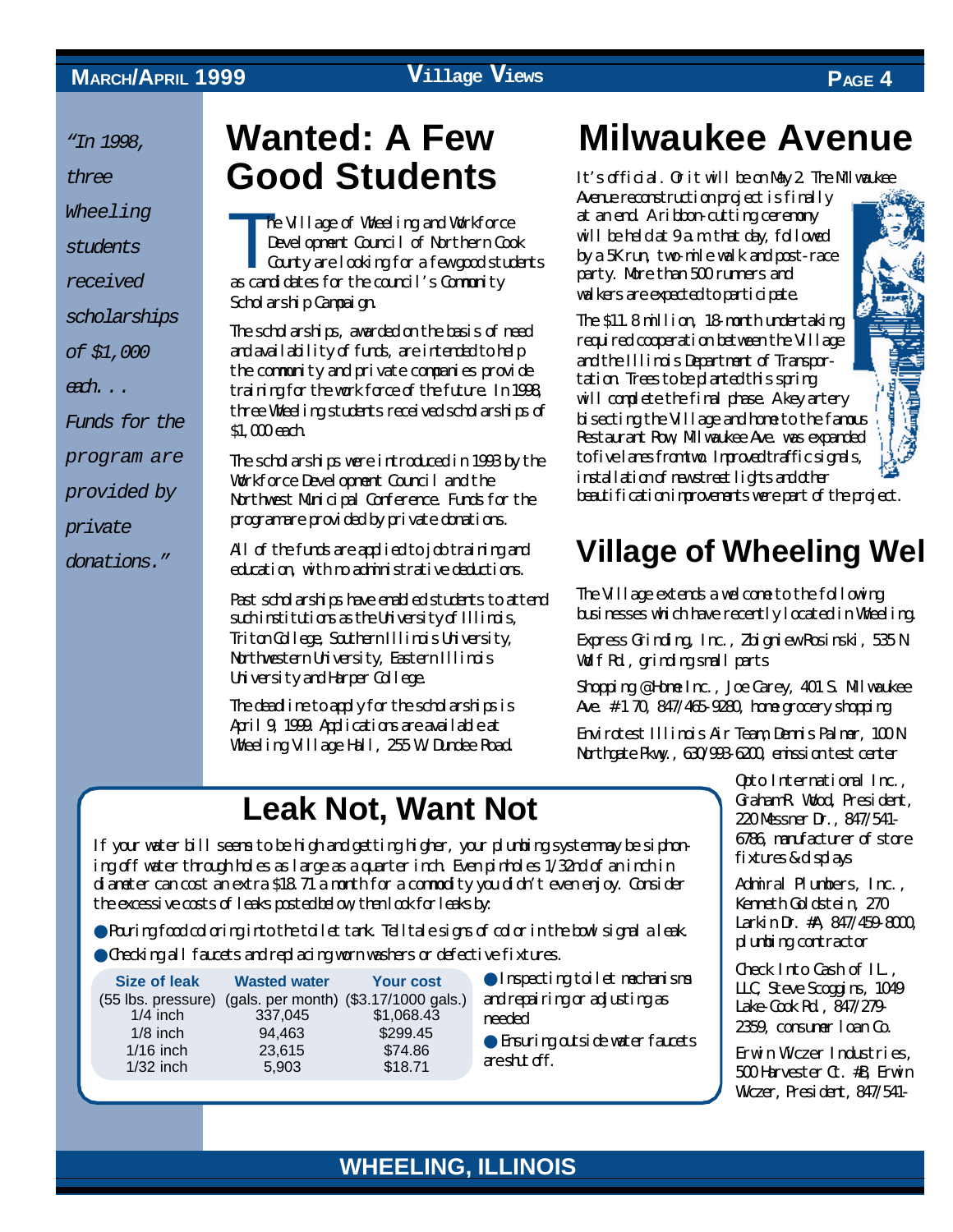### **MARCH**<sup>/APRIL</sup> 1999 **Village Views PAGE**<sub>5</sub>

## **Get Official Kickoff**



Iduation is a joint effort of the Village, the Wheeling/Prospect Heights Chamber of Commerce, and the Wheeling Park District. The Village is seeking support from the business community for the May 2 ceremony. Interested business owners should contact Jim Grabowski, Assistant Village Manager, at 847-459-2605.

hile construction is finished, beautification activities continue for the northeast and southeast corners of Milwaukee Ave. and Dundee Rd. Additional work to convert the northwest corner into a commercial and residential development will proceed in the 18-24 nonths. It is expected that the sformation of the Village's "gateway

intersection" will be finished by 2001.

### **mes New Businesses**

9556, distributor & assembler of security products

Tandem Metals Inc, 581 S. Wheeling Rd., Drago Kragulj, President, 847/215-1810, manufacturer

Z & S Enterprises, Inc. (DBA Dundee Citgo), 775 W. Dundee Rd., Kasim Memon, President, 847/215-7406, gas & mini mart

How Sweet It Is, 600 Northgate Pkwy, Unit E, 847/465-1600, Norman Ross, President, corporate gifts & incentives

Micro Management Technologies, 5260 Capitol Dr., 847/808-6000, David Schachner, President, document imaging software & services

Third Millennium Technologies, 481 E. Dundee Rd., Steve Schwartz, 847/808-9970, consultant on interactive computing

### **Village Hydrant Flushing Starts March 15**

The Department of Public Works' Water Division will begin flushing fire hydrants throughout the Village starting March 15,weather permitting. Crews will be out between 6 a.m. and 3 p.m. Flushing, which removes particulate matter and corrosion from the system, will continue through April until the entire systemis finished. Signs will be posted in areas

## **Working for Wheeling**



### **Elaine Simpson Village Clerk**



Length of service: sworn in April 1, 1997 Birthplace: Chicago

Family: husband, four daughters, one granddaughter

Occupation: Customer Service Supervisor

I've lived in Wheeling...11 years

I ran for public office to...serve the Village

My political aspiration is to be...a trustee

The accomplishment I'm most proud of... my daughters

The thing I like best about Wheeling is...the diversity

My favorite place in Wheeling is...my neighborhood

My idea of a great day is...helping others, being with family and friends

Three words that best describe me are...giving, caring, responsible

People who knew me in high school would be surprised to know...I want to be involved in politics

I belong to...St. Joseph the Worker church, Wheeling Historical Society

My favorite charities are...American Cancer Society & AIDS Foundation

People who know me well say I'm...outgoing, giving

The last good book I read was...murder mysteries

My favorite quotation is..."Treat others as you would like to be treated."

designated for flushing the day before work starts. Residents may notice a slightly lower pressure and discoloration of their water during the flushing program. However, the water will be completely safe to drink. Residents are advised to check the color of the water before beginning laundry to prevent any staining.

#### **WHEELING, ILLINOIS WHEELING, ILLINOIS**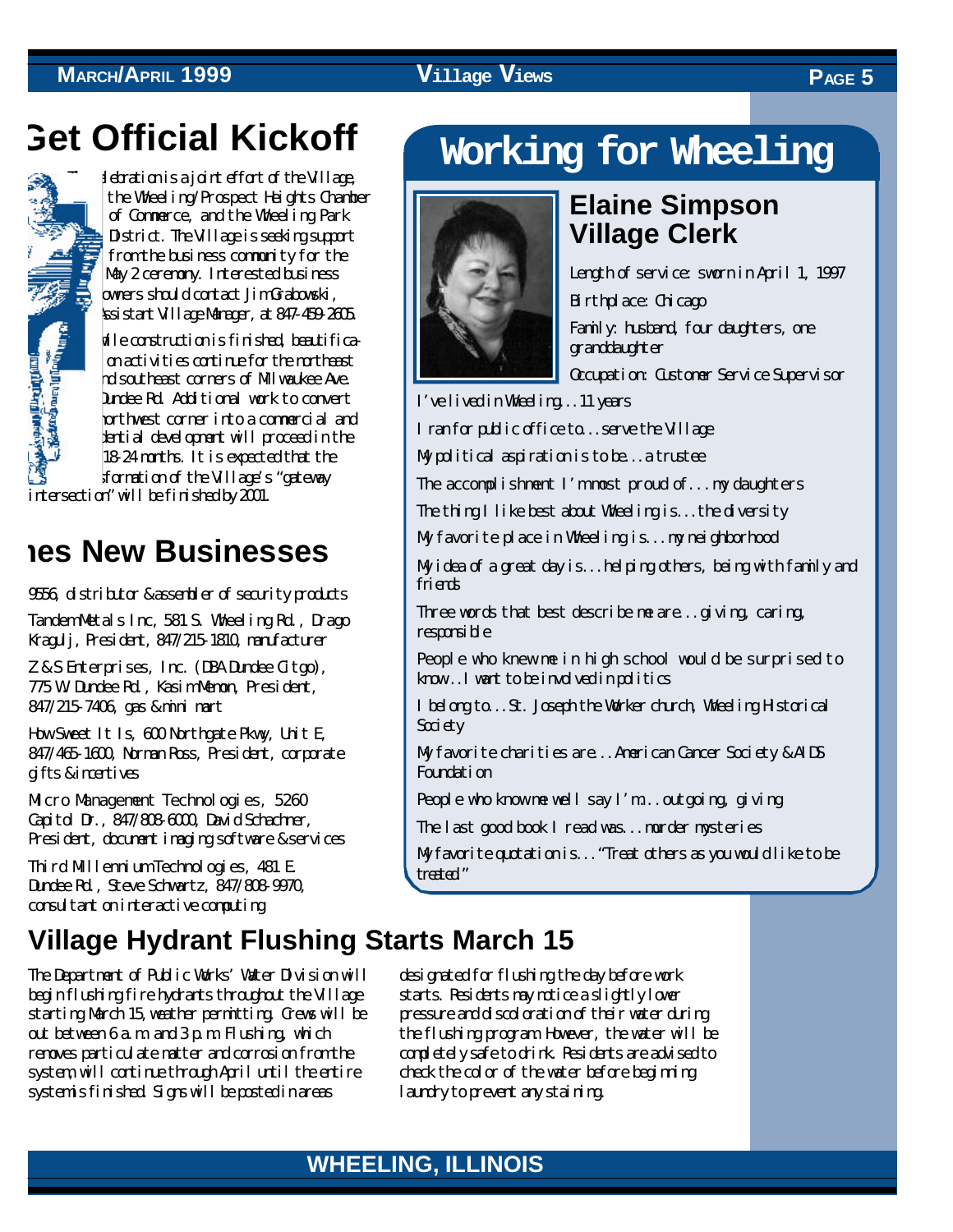*personnel*

*made*

*emergency*

*repairs on an*

*unprecedented*

*seven broken*

*mains during*

*a two-day*

*period . . .*

*Forty*

*department*

*employees*

*worked*

*around-the-*

*clock."*

**EXECUTE:** Fublic Works **It Snowed...and They Plowed and Salted**<br> **EXECUTE:** More than 22 index of snow buried Wheeling standing policy established for all snowtons<br>
on Janzay 2, the second largest snowfall in The remainin

re <mark>than</mark><br>January<br>Ilage his est anounts ever used during heavy snowfall, forcin<br>
In the interim, the Depart-<br>
In threat of a sudder<br>
desonvortimed to fall, blocked stormsever in ❅ More than 22 inches of snow buried Wheeling on January 2, the second-largest snowfall in Village history. And the 600 tons of salt spread during the storm and over the next three weeks was one of the largest amounts ever used during a snow emergency. In the interim, the Department of Public Works' employees plowed 62 miles of streets. As the snow continued to fall, they did it again and again.

The blizzard was followed by subzero temperatures, which causes the ground to shift, sometimes leading to broken water mains. Public Works personnel made emergency repairs on an unprecedented seven broken mains during a two-day period, although not all were weather related.

Forty department employees worked around-theclock. Those who live outside of Wheeling slept in impromptu facilities in the department's lunchroom or stayed with other employees.

Three of the department's four mechanics were assigned as snowplow operators, reflecting a

### Briefs & Announcements

#### **Yard Waste Pickup Resumes**

The Village's yard-waste collection program will resume on March 15, 1999. Residents may bundle grass clippings and other landscape remains with their regular garbage pickup.

### **New Garbage Rates**

**Single-family detached homes \$14.31**

**Multifamily curb service (per unit) \$11.05**

**Multifamily common service (per unit) \$9.47**



**New Garbage Rates Announced**

Effective March 1, the new monthly rates posted at left go into effect for garbage collection throughout the Village. Please take note.

#### **July 4: Get in on the Fun**

The day-long Independence Day festivities are in the active planning stage, with the Special Events Committee preparing an extravaganza

standing policy established for all snowstorms. The remaining mechanic handled vehicle repairs, road service and telephone and radio calls. Several trucks were damaged during the heavy snowfall, forcing about \$3,800 in repairs.

r<br>saftert<br>wremova<br>. The threat of a sudden thaw two weeks after the stormsent crews back onto the streets to clear blocked storm sewer inlets. The snow-removal effort cost the Village about \$40,000 in overtime.

**The exhansting statistics:** 

40 — employees on emergency status

gencys<br>seligibl<br>saltspo ❅ 40 —number of employees eligible for emergency status

600 —number of tons of salt spread on the roadways

oso Tanza of calour sure special of all<br>roadways<br>62 — miles of streets plowed (more than double 1,283 —hours in overtime for snow removal that in "lane miles")

70 — hours the department's trackless tractor spent cleaning up sidewalks

titled "Bridge to Tomorrow."

The festivities will be modeled after last year's highly successful events. About 8,000 people turned out for those festivities, which included face painting, a dunk tank, live music, exotic dancing, the Villages first "Taste of Wheeling" and the traditional parade and fireworks display. Interested residents can help defray the cost of the event and the related "Taste of Wheeling" by donating \$1 with their water bills.

For more information, contact Trustee Judy Abruscato, who heads the committee, at 847-541- 8783.

#### **Work Begins on Diversionary Channel**

Preliminary tree and site clearing for the Wheeling diversionary channel began December 28. Completion of detailed planning will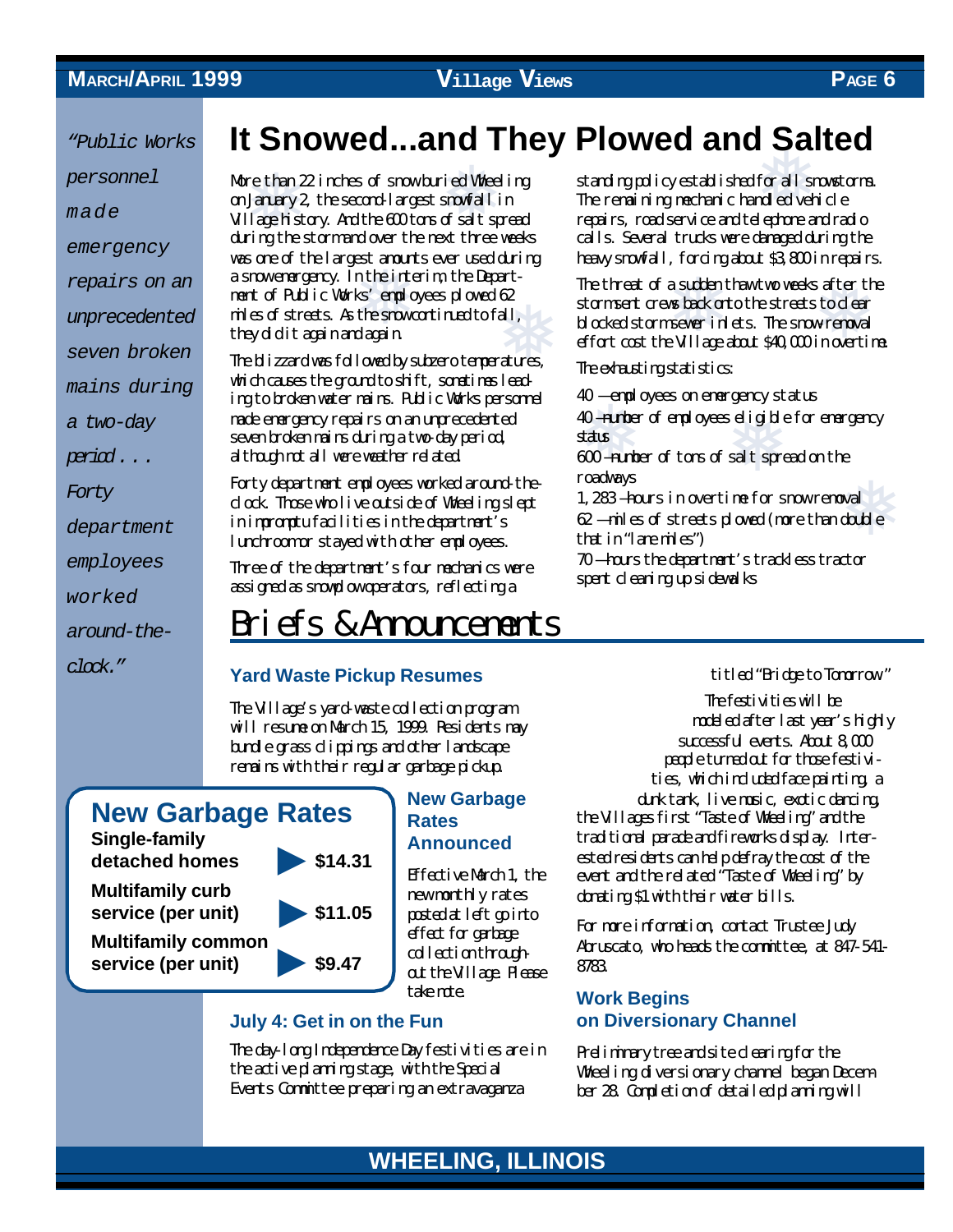# **Pencil in the Date**

### **Community Calendar**

*Residents are invited to attend public meetings of the following Village boards and commissions . Most meet in the Village Hall Council Chambers (unless otherwise noted).*

*Village Board — Mondays, 7:30 p.m.*

*Plan Commission — Second and fourth Thursdays of the month, 7 p.m.*

*Board of Health - Fourth Tuesday, every other month, 7 p.m.*

*Human Rights Commission — Second Tuesday of the month, Village Hall lunch room, 7:15 p.m.*

*Zoning Board of Appeals — Second Tuesday of the month, 7:30 p.m.*

*Senior Citizens Commission — Third Monday of the month, Pavilion Senior Center, 10 a.m.*

*Fire and Police Commission — Third Tuesday of the month, Fire Department Conference Room, 7 p.m.*

*Palwaukee Airport Commission — Third Wednesday of the month, Committee of the Whole meeting, 7 p.m., regular meeting, 8 p.m., Airport offices, 1020 South Plant Rd.*

#### **March**

10 — Blood Drive, Village Hall, 255 W. Dundee Rd., 2 p.m.-8 p.m. 12 — Deadline for registration in Millennium Plaza design competition

15 — Yard waste pickup begins; Last day to register to vote

#### **April**

9 — Deadline to file applications for Workforce Development Council scholarships

13 — Election Day

.............................

26 — Winner of Millennium Plaza design competition announced

30 — Arbor Day celebration (place & time to be announced)

*"The day-long Independence Day festivities are in the active planning stage . . . Interested residents can help defray the cost of the event by donating \$1 with their*

*water bills."*

Н . П П П E, E. d

 $\frac{1}{2}$ 

П O

the rest of this year, with full-scale excavation duled for spring 2000. The channel, as the name  $i$ es, is intended to help prevent flooding by divertrainwater during times of peak runoff. The  $1-1/2$ project, in the planning phase since 1972, is expected to take about one year to complete. The nel will go from the Wheeling drainage ditch, east of the Wisconsin Central railroad tracks, across heate Parkway at Strong St., then across Milwuakee to empty into the Des Plaines River south of Lake- $R_{\rm d}$ 

#### **ium Makeover Finished**

Reconstruction of the damaged atrium at Village Hall has completed. High winds tore off part of the roof in November causing an estimated \$125,000 in damage. The ight over the atrium was ripped off, seven of the nine ights were shattered by flying debris and the inside age plants were destroyed. The same storm caused spread power outages and felled trees throughout the age. Replacement of the damaged plants will take place  $\mathbf{h}$ 

# **SPEAK OUT**

Communicate with Wheeling elected officials and administrators. Your advice, suggestions, questions and opinions are appreciated and will receive re**sponse.** Please complete this form, detach and return to: Village Manager, Village of Wheeling, 255 W. Dundee Road, Wheeling, IL 60090.

| ш<br>l Name                                        | Phone |
|----------------------------------------------------|-------|
| $\overline{\phantom{a}}$ Address<br>$\blacksquare$ |       |
| frac<br>$\blacksquare$<br>$\blacksquare$           |       |
| п<br><b>Contract Contract</b><br>п                 |       |
| п                                                  |       |
| Ш                                                  |       |
| ш<br>ш                                             |       |
| ш                                                  |       |
| ш<br>ш                                             |       |
|                                                    |       |

#### **WHEELING, ILLINOIS WHEELING, ILLINOIS**